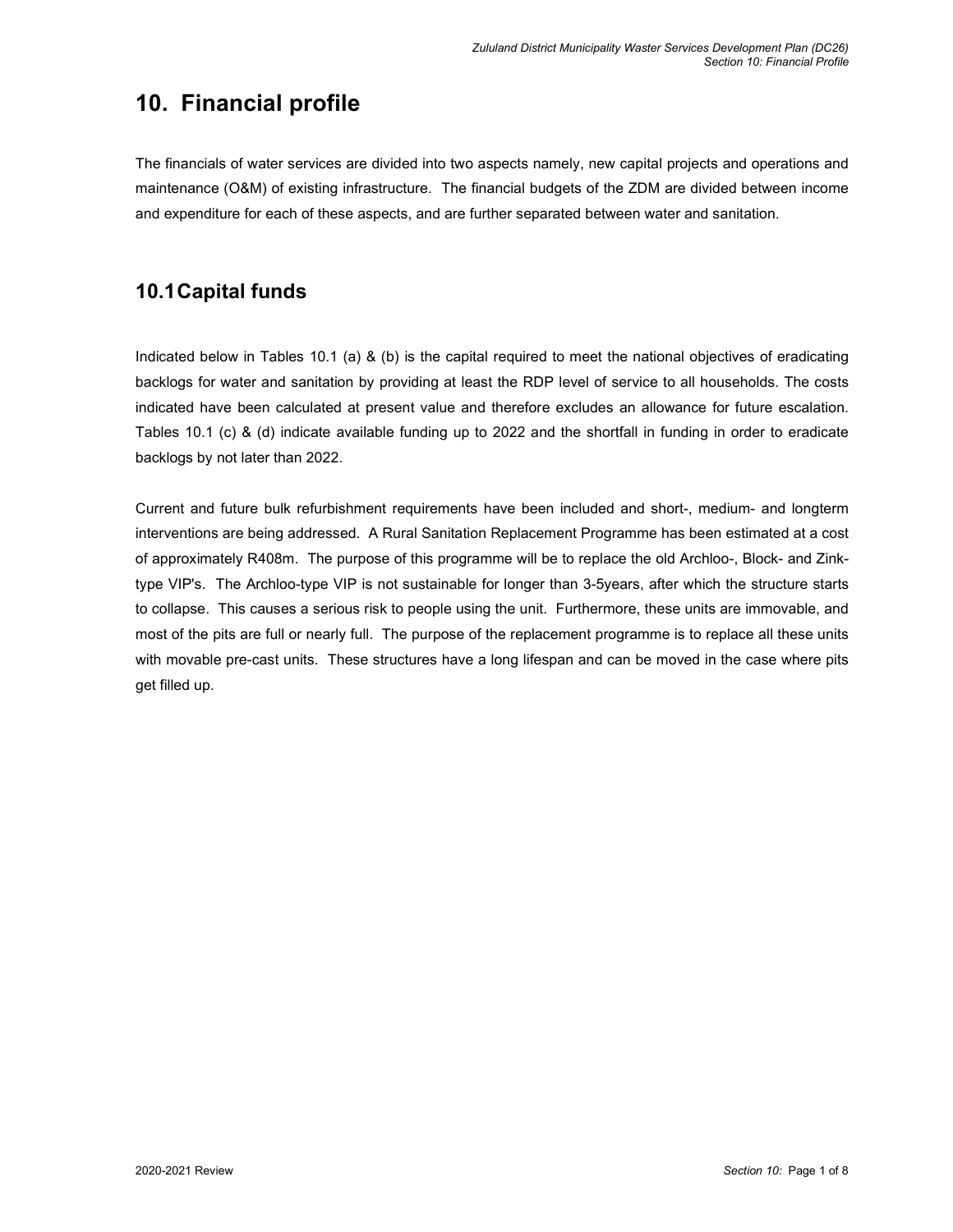*Zululand District Municipality Waster Services Development Plan (DC26) Section 10: Financial Profile* 

### **Table 10.1 (a): Capital requirements: water**

| <b>WATER</b>                  |   | <b>Capital requirements</b> | 2017/2018 | 2018/2019 |   | 2019/2020                |   | 2020/2021     | 2021/2022     | 2022/2023                   |
|-------------------------------|---|-----------------------------|-----------|-----------|---|--------------------------|---|---------------|---------------|-----------------------------|
| Regional bulk                 | R | 2 204 249 853               |           |           |   |                          |   | 294 572 595 R | 313 011 521 R | 1596 665 737                |
| Secondary bulk                | R | 036 030 068                 |           |           |   |                          |   | 33 478 526 R  | 35 896 523 R  | 966 655 019                 |
| Reticulation                  | R | 361 760 667                 |           |           |   |                          |   | 11 452 635 R  | 14 758 965 R  | 335 549 067                 |
| Total capital (new)           | R | 3 602 040 588 R             |           |           |   |                          | R | 339 503 756 R | 363 667 009 R | 2898869823                  |
| Regional bulk (WTW)           | R | 599 570 000                 |           |           |   |                          |   |               |               |                             |
| Secondary bulk                |   | тва                         |           |           |   |                          |   |               |               |                             |
| Reticulation                  |   | TBA                         |           |           |   |                          |   |               |               |                             |
| Total capital (refurbishment) | R | 599 570 000                 |           |           |   | $\overline{\phantom{0}}$ |   |               |               |                             |
| <b>Total capital</b>          |   | R 4 201 610 588 R           |           |           | R |                          | R | 339 503 756 R |               | 363 667 009 R 2 898 869 823 |

#### **Table 10.1 (b): Capital requirements: sanitation**

| <b>SANITATION</b>                    | <b>Capital requirements</b> | 2017/2018 | 2018/2019 | 2019/2020 | 2020/2021       | 2021/2022    | 2022/2023  |
|--------------------------------------|-----------------------------|-----------|-----------|-----------|-----------------|--------------|------------|
| <b>Bulk infrastructure</b>           | R                           |           |           |           |                 |              |            |
| Reticulation                         |                             |           |           |           |                 |              |            |
| <b>VIP</b> toilets                   | 385 911 000<br>R            |           |           |           | 59 721 750      | 59 721 750   | 59 721 750 |
| Total capital (new)                  | 385 911 000 R               |           |           |           | 59 721 750 R    | 59 721 750 R | 59 721 750 |
| Bulk infrastructure (WWTW)           | 322 510 000                 |           |           |           |                 |              |            |
| Reticulation                         | TBA                         |           |           |           |                 |              |            |
| VIP toilets (Replacement Prgrm)      | 551 988 000                 |           |           |           |                 |              |            |
| <b>Total capital (refurbishment)</b> | 874 498 000 R<br>R          |           |           |           |                 | R<br>×.      |            |
| Total capital                        | 1 260 409 000<br>R.         | R         |           | ĸ         | 59 721 750<br>R | 59 721 750 R | 59 721 750 |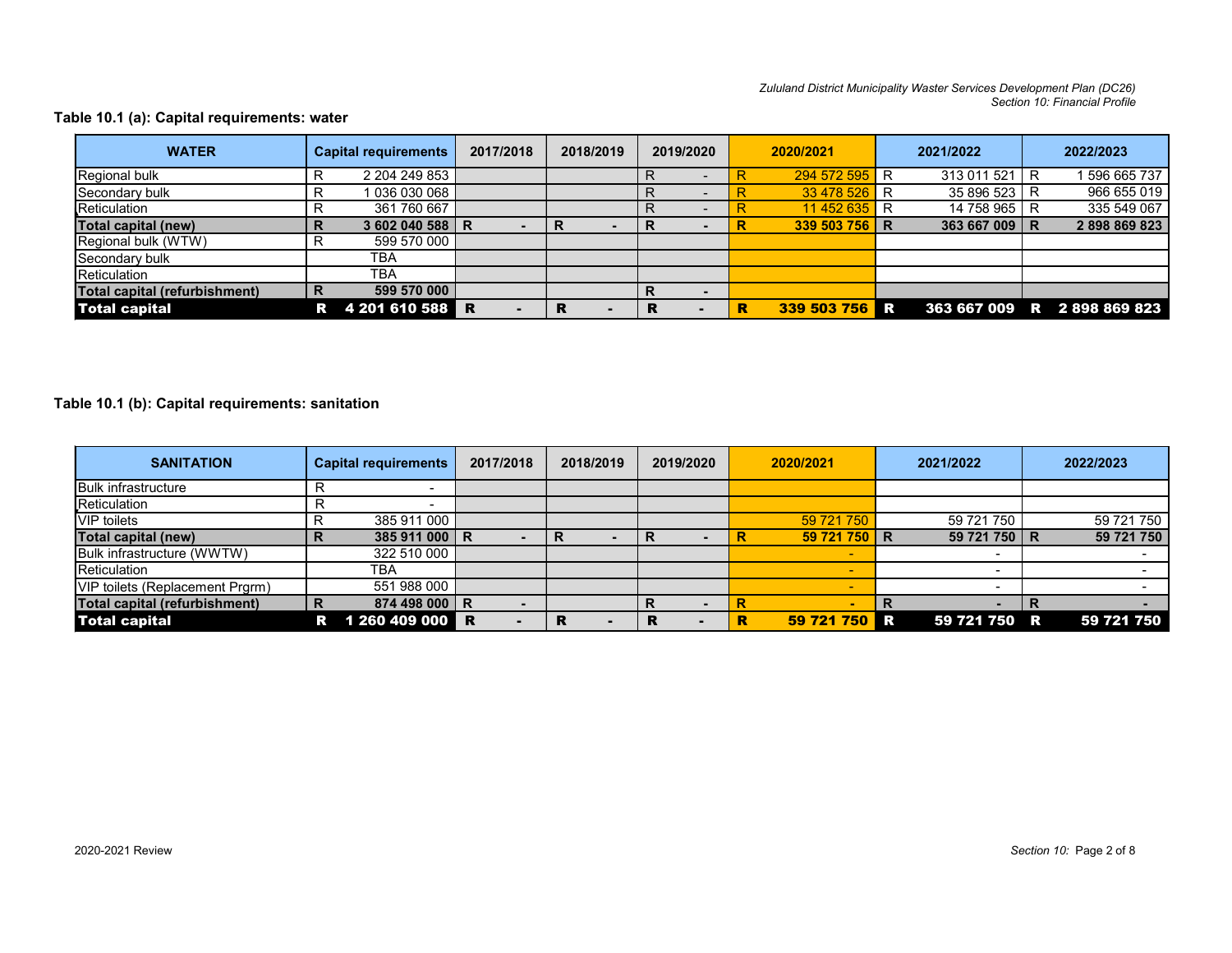### **Table 10.1 (c): Source of capital income: water**

| <b>WATER</b>           | <b>Expected Funding</b> | 2017/2018 | 2018/2019 | 2019/2020 |   | 2020/2021        | 2021/2022 (Est.) | 2022/2023 (Est.) |
|------------------------|-------------------------|-----------|-----------|-----------|---|------------------|------------------|------------------|
| <b>MIG</b>             | 537 495 750,00          |           |           |           |   | 179 165 250,00 R | 179 165 250,00 R | 179 165 250,00   |
| DWA (RBIG)             | 300 000 000,00          |           |           |           |   | $10000000000$ R  | 100 000 000,00 R | 100 000 000,00   |
| Housing                |                         |           |           |           |   |                  |                  |                  |
| <b>WSIG</b>            | 345 000 000.00          |           |           |           |   | 115 000 000,00 R | 115 000 000.00 R | 115 000 000.00   |
| <b>ILoans</b>          |                         |           |           |           |   |                  |                  |                  |
| <b>TOTAL R</b>         | 1 182 495 750 R         |           |           |           | R | 394 165 250 R    | 394 165 250 R    | 394 165 250      |
| Capital requirements   | 4 201 610 588           |           |           |           |   |                  |                  |                  |
| Shortfall up to 2022 R | $-3019114838$           |           |           |           |   |                  |                  |                  |

### **Table 10.1 (d): Source of capital income: sanitation**

| <b>SANITATION</b>      |   | <b>Expected Funding</b> | 2017/2018 | 2018/2019 | 2019/2020 | 2020/2021       | 2021/2022 (Est.) | 2022/2023 (Est.) |
|------------------------|---|-------------------------|-----------|-----------|-----------|-----------------|------------------|------------------|
| <b>MIG</b>             | R | 179 165 250,00          |           |           |           | 59 721 750,00 R | 59 721 750,00 R  | 59 721 750,00    |
| <b>DWA</b>             |   |                         |           |           |           |                 |                  |                  |
| Housing                |   |                         |           |           |           | <b>.</b>        |                  |                  |
| Other grant funding    |   |                         |           |           |           |                 |                  |                  |
| Loans                  |   |                         |           |           |           |                 |                  |                  |
| <b>TOTAL R</b>         |   | 179 165 250 R           |           |           |           | 59 721 750 R    | 59 721 750 R     | 59 721 750       |
| Capital requirements   |   | 260 409 000             |           |           |           |                 |                  |                  |
| Shortfall up to 2022 R |   | $-1081243750$           |           |           |           |                 |                  |                  |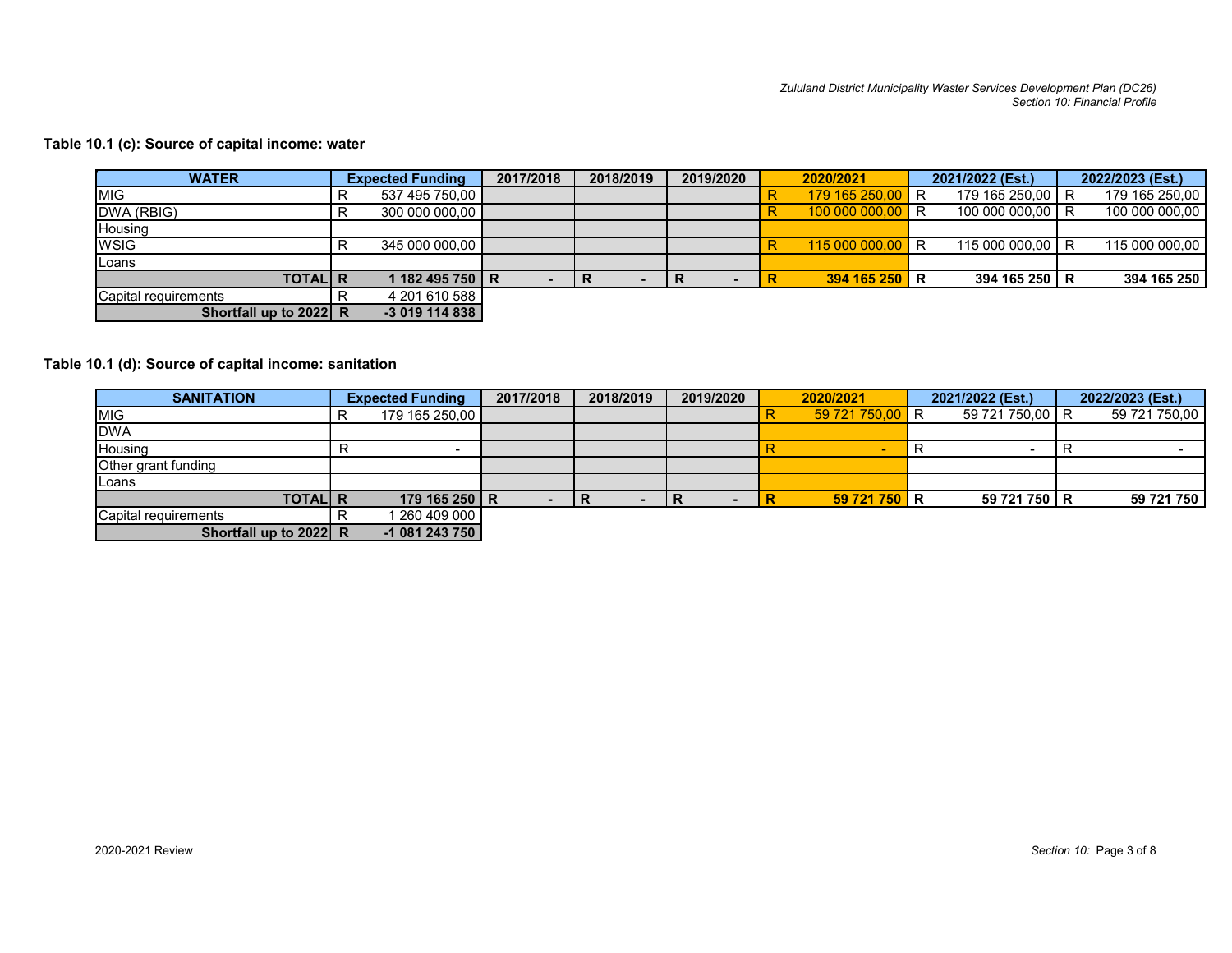## **10.2 Operating costs and income (water & sanitation)**

Of critical importance is the funding of Operations and Maintenance of existing and future schemes as they are being commissioned. Correct O&M of physical infrastructure is arguably more important than infrastructure construction because unless successful preventative maintenance procedures are instituted schemes will become inoperative. As a large proportion of expenditure relates to staff, competent personnel are required to ensure that the large investments in water services are not negated through dysfunction or dereliction.

Table 10.2 (a) on the proceeding page shows the operational costs associated with the provision of water services in the district.

### **10.3 Tariffs and charges**

The ZDM tariff structure for various levels of water and sanitation services, including the Free Basic Services (FBS) allowance to households, are indicated in Table 10.3 (a) below. The demographics of the ZDM indicate that the level of poverty in the ZDM is high (Section 1). The ZDM cannot afford the expenses of maintaining an indigent roster and therefore provides all households in the district with FBS. Only institutions (schools, clinics, etc.) are not provided with FBS. ZDM might in future refine the above approach to a more targeted approach based on different residential areas.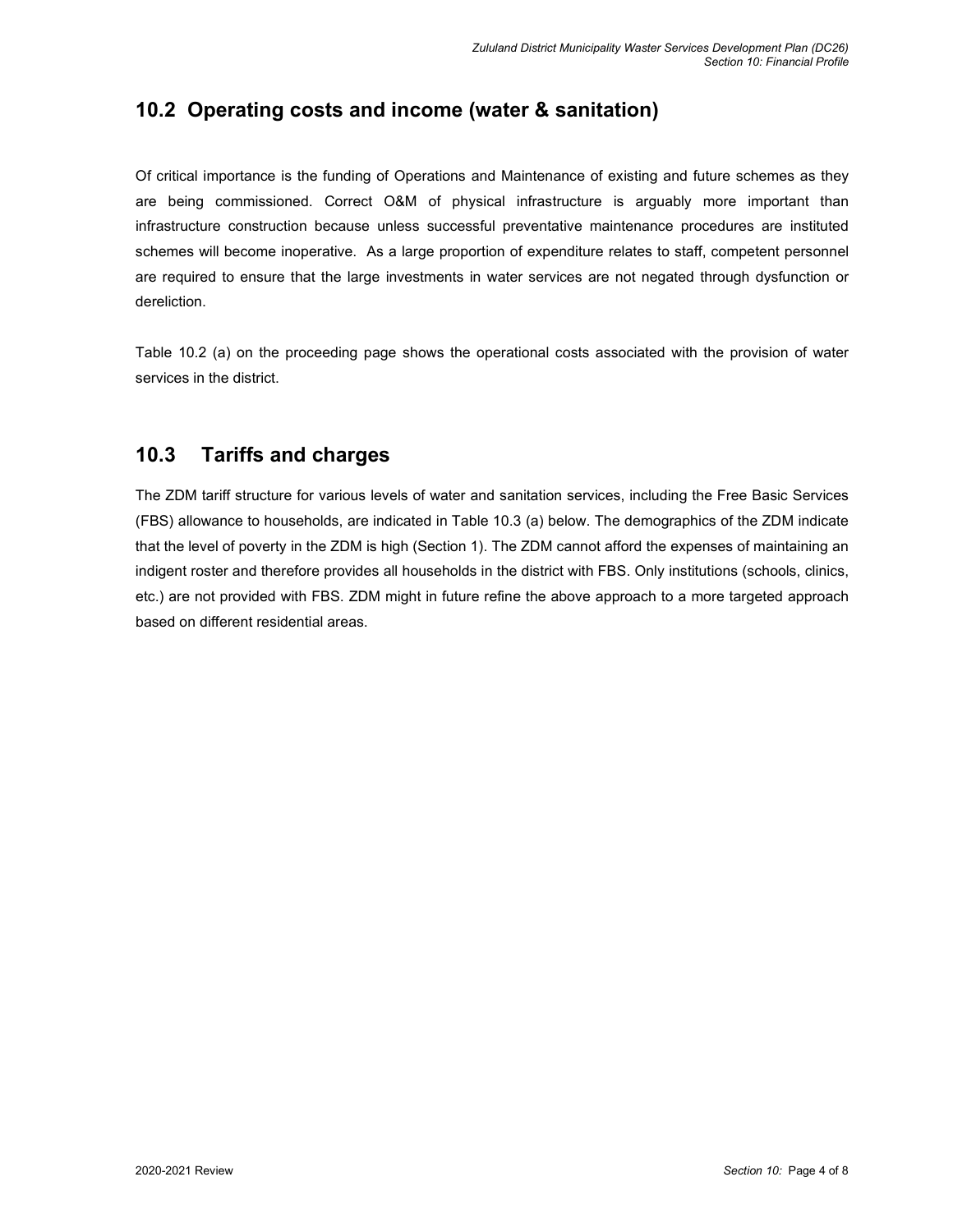| <b>Operating costs and income</b> | Total 5yr projected |                 | 2017-2018      | 2018-2019      | 2019-2020     | 2020-2021     |                         | 2021-2022    |
|-----------------------------------|---------------------|-----------------|----------------|----------------|---------------|---------------|-------------------------|--------------|
| <b>Operational costs</b>          | R                   | 2 584 611 744   | 431 009 527 R  | 470 231 394 R  | 513 022 451 R | 559 707 494   | R                       | 610 640 876  |
| <b>Personnel costs</b>            | R                   | 915 267 755 R   | 152 629 935 R  | 166 519 259 R  | 181 672 512 R | 198 204 710   | R                       | 216 241 339  |
| <b>Total O&amp;M costsl R</b>     |                     | 3499879499 R    | 583 639 462 R  | 636 750 654 R  | 694 694 963 R | 757 912 205   | R                       | 826 882 215  |
| Equitable share: FBS              | R                   | 2 328 387 910 R | 388 281 673 R  | 423 615 306 R  | 462 164 298 R | 504 221 250   | R                       | 550 105 383  |
| Income: sales (actual payment)    | R                   | 133 386 724 R   | 22 243 553 R   | 24 267 717 R   | 26 476 079 R  | 28 885 402    | 'R                      | 31 513 974   |
| Total income R                    |                     | 2461774634 R    | 410 525 227 R  | 447 883 022 R  | 488 640 377 R | 533 106 652 R |                         | 581 619 357  |
| Deficit/surplus R                 |                     | $-1038104865$ R | $-173114236$ R | $-188867631$ R | $-206054586$  | $-224805553$  | $\overline{\mathsf{R}}$ | $-245262859$ |

### **Table 10.2 (a): Operational costs and income**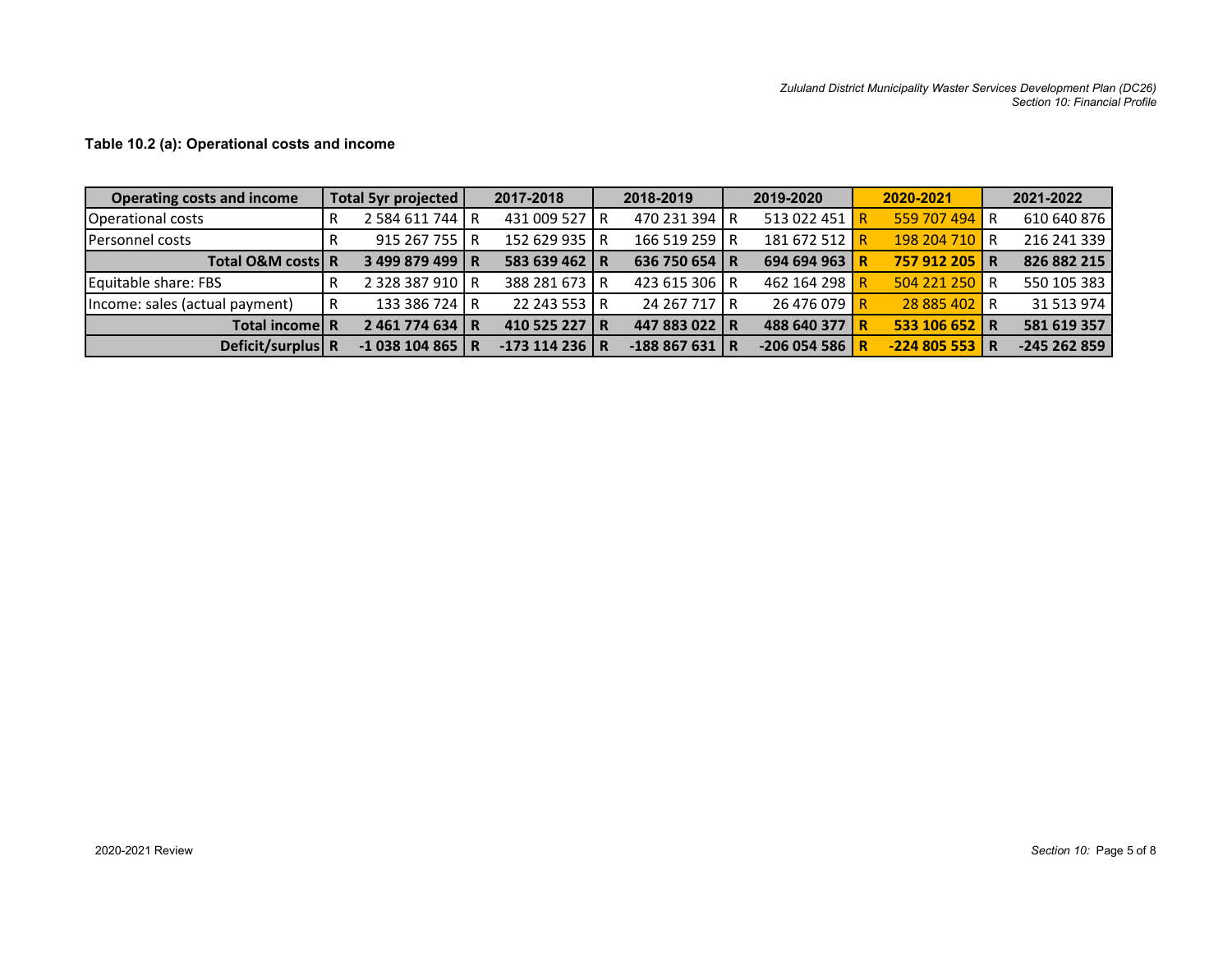# *Zululand District Municipality Waster Services Development Plan (DC26) Section 10: Financial Profile*

#### **Table 10.3 (a): ZDM Water Services Tariffs**

| <b>DETAILS</b>                                                              | <b>NONGOMA</b>    | <b>VAT</b>       | AMOUNT              | %<br><b>CHANGE</b> | 2018/2019<br><b>CHANGE</b> | <b>ULUNDI</b>       | VAT                     |                     | AMOUNT % CHANGE | 2018/2019<br><b>CHANGE</b> | <b>EDUMBE VAT</b>   |                  |                    | AMOUNT % CHANGE | 2018/2019<br><b>CHANGE</b> | <b>PONGOLA</b> | <b>VAT</b>               | AMOUNT   CHANGE    |                 | 2018/2019<br><b>CHANGE</b> |
|-----------------------------------------------------------------------------|-------------------|------------------|---------------------|--------------------|----------------------------|---------------------|-------------------------|---------------------|-----------------|----------------------------|---------------------|------------------|--------------------|-----------------|----------------------------|----------------|--------------------------|--------------------|-----------------|----------------------------|
| <b>WATER TARIFFS</b>                                                        |                   |                  |                     |                    |                            |                     |                         |                     |                 |                            |                     |                  |                    |                 |                            |                |                          |                    |                 |                            |
| <b>DOMESTIC</b>                                                             |                   |                  |                     |                    |                            |                     |                         |                     |                 |                            |                     |                  |                    |                 |                            |                |                          |                    |                 |                            |
| <b>CURRENT 0-6kl</b>                                                        | 0.00              |                  |                     |                    |                            | 0,00                | 0.00                    |                     |                 |                            | 0,00                | 0,00             |                    |                 |                            | 0.00           | 0.00                     |                    |                 | $\sim$                     |
| <b>ROPOSED</b>                                                              | 0.0               |                  |                     |                    | 0,00                       | 0.0                 | 0,0                     |                     |                 | 0,00                       | 0.0                 | 0,00             |                    |                 | 0,00                       | -0.0           | 0,00                     |                    |                 |                            |
|                                                                             |                   |                  |                     |                    | 0,00                       |                     | 0,0                     |                     |                 | 0,00                       |                     | 0,00             |                    |                 | 0,00                       |                | 0,00                     |                    |                 |                            |
|                                                                             |                   |                  |                     |                    |                            |                     |                         |                     |                 |                            |                     |                  |                    |                 |                            |                |                          |                    |                 | $\sim$                     |
| <b>CURRENT 7-30kl</b>                                                       | 6,30              | 0,88             | 7,18                |                    |                            | 6,30                | 0,8                     | 6,52                |                 |                            | 6,30                | 0,88             | 6,52               |                 |                            | 5,32           | 0,75                     | 6,07               |                 |                            |
| <b>PROPOSED</b>                                                             | 60                | 1.0 <sub>1</sub> | 79                  | 10                 | 0,79                       | 6.9                 | $-1.0$                  | 7.96                | 10              | 0.59                       | $-6.9$              | 1.0              | 7.96               | 10              | 0.59                       | $\mathbf{C}$   | 0.83                     | 6.73               | 10              | 0,67                       |
|                                                                             |                   |                  |                     |                    |                            |                     |                         |                     |                 |                            |                     |                  |                    |                 |                            |                |                          |                    |                 |                            |
| CURRENT 30-40                                                               | 8.43              | 1.18             | 9.61                |                    |                            | 8.43                | 1.18                    | 9.61                |                 |                            | 8.43                | 1.18             | 9.61               |                 |                            | 8.43           | 1.18                     | 9.61               |                 |                            |
| <b>ROPOSED</b>                                                              |                   |                  | 11 <sup>1</sup>     |                    |                            | $\alpha$            | $\overline{1}$          | 11,1!               |                 |                            |                     | 1.4              | 11,1!              |                 |                            |                | 1.4                      | 1111               |                 |                            |
|                                                                             |                   |                  |                     |                    |                            |                     | 0,00                    | $\sim$              |                 | 0,00                       |                     | 0,00             | $\sim$             |                 | 0,00                       |                | 0,00                     | $\sim$             |                 | $\sim$                     |
| CURRENT > 40                                                                | 11,3              | 1,59             | 12,97               |                    |                            | 11,37               | 1,5                     | 12,97               |                 |                            | 11,37               | 1,59             | 12,97              |                 |                            | 11,37          | 1,59                     | 12,97              |                 |                            |
| <b>PROPOSED</b>                                                             | 13.               | 20               | 15.7                | $\overline{2}$     |                            | 13.6                | $\overline{\mathbf{z}}$ | 15.7                |                 | 2,73                       | 13.6                |                  | 15,70              |                 | 2.73                       | 13.6           | 2.0                      |                    |                 | $\mathcal{D}$              |
|                                                                             |                   |                  |                     |                    |                            |                     | 0,0                     | $\sim$              |                 | 0,00                       |                     | 0,00             | $\sim$             |                 | 0,00                       |                | 0,00                     | $\sim$             |                 | $\sim$                     |
| <b>BUSINESS</b>                                                             |                   |                  |                     |                    |                            |                     | 0.00                    | $\sim$              |                 | 0,00                       |                     | 0.00             | $\sim$             |                 | 0.00                       |                | 0.00                     | $\sim$             |                 | $\sim$                     |
| <b>CURRENT</b>                                                              | 8.84              | 1,24             | 10,08               |                    |                            | 8,84                | 1,2                     | 10,08               |                 |                            | 8,84                | 1,24             | 10,08              |                 |                            | 8,84           | 1,24                     | 10,08              |                 |                            |
| <b>PROPOSED</b>                                                             |                   |                  | 11.1                |                    | 1.11                       | 9.7                 |                         | 11.1                |                 | 1.11                       | $\alpha$            | 1.46             | 11.1               | $-10$           | 1.11                       |                | 14                       | 11.1               |                 | $-1.1$                     |
|                                                                             |                   |                  |                     |                    |                            |                     |                         |                     |                 |                            |                     |                  |                    |                 |                            |                |                          |                    |                 |                            |
| <b>WATER CONNECTIONS:</b>                                                   |                   |                  |                     |                    |                            |                     |                         |                     |                 |                            |                     |                  |                    |                 |                            |                |                          |                    |                 |                            |
| <b>CURRENT</b>                                                              | 2833.0            | 396.62           | 3 2 2 9 . 6 6       |                    |                            | 2833.03             | 396.62                  | 3 2 2 9 . 6         |                 |                            | 2833.0              | 396.62           | 3 2 2 9 . 6        |                 |                            | 2833.03        | 396.62                   | 3 2 2 9 . 6        |                 |                            |
| <b>Proposed Residentia</b>                                                  | 3.116             | 467              | 3.583.              | $\overline{10}$    | 354.13                     | 3.116.3             | 467.4                   | 3.583.              | 10              | 354.1                      | 3.116.              | 467              | 3.583.7            | $\overline{10}$ | 354.13                     | 3.116          | 467.45                   | 3.583              | $\overline{10}$ | 354,1                      |
| <b>Proposed Businesses</b>                                                  | $cost +1$         |                  |                     |                    |                            | $\text{cost}$ +1    |                         |                     |                 |                            |                     |                  |                    |                 |                            | cost.          |                          |                    |                 |                            |
|                                                                             |                   |                  |                     |                    |                            |                     |                         |                     |                 |                            |                     |                  |                    |                 |                            |                |                          |                    |                 |                            |
| <b>NEW SEWER CONNECTIONS:</b>                                               |                   |                  |                     |                    |                            |                     |                         |                     |                 |                            |                     |                  |                    |                 |                            |                |                          |                    |                 |                            |
| <b>CURRENT</b>                                                              |                   |                  |                     |                    |                            |                     |                         |                     |                 |                            |                     |                  |                    |                 |                            |                |                          |                    |                 |                            |
|                                                                             | $cost +1$         |                  |                     |                    |                            | $cost + 1$          |                         |                     |                 |                            | $nst + 10$          |                  |                    |                 |                            | $cost +$       |                          |                    |                 |                            |
| <b>Proposed Residentia</b>                                                  |                   |                  |                     |                    |                            | $cost +10$          |                         |                     |                 |                            | $cost +10$          |                  |                    |                 |                            | $cost + 1$     |                          |                    |                 |                            |
| <b>Proposed Businesses</b>                                                  | $cost + 1$        |                  |                     |                    |                            |                     |                         |                     |                 |                            |                     |                  |                    |                 |                            |                |                          |                    |                 |                            |
| <b>METER TEMPERING:</b>                                                     |                   |                  |                     |                    |                            |                     |                         |                     |                 |                            |                     |                  |                    |                 |                            |                |                          |                    |                 |                            |
|                                                                             |                   |                  |                     |                    |                            |                     |                         |                     |                 |                            |                     |                  |                    |                 |                            |                |                          |                    |                 |                            |
| CURR - First Offence/ILLEGAL FEE<br><b>PROP - First Offence/ILLEGAL FEE</b> | 1661,19<br>1827.3 | 232,5            | 1893,75<br>2 10 1.4 | $-10o$             | 207.65                     | 1 661,19<br>1827.31 | 232,57<br>274.1         | 1893,75<br>2 10 1.4 | 109             | 207.69                     | 1 661,19<br>1.827.3 | 232,57<br>274.10 | 1893,75<br>2 101.4 | 10 <sup>°</sup> | 207.65                     | 1827.3         | 1661,19 232,57<br>274.10 | 1 893,7<br>2,101.4 | $-10$           | 207,6                      |
| CURR-Second Offence/ILLEGAL FEE                                             | 3322,3            | 274.1<br>465,1   | 3787,51             |                    |                            | 3 3 2 2, 3 8        | 465,13                  | 3 787,53            |                 |                            | 3 3 2 2, 38         | 465,13           | 3 787,5            |                 |                            | 3 3 2 2 , 3 8  | 465,13                   | 3 787,51           |                 |                            |
|                                                                             |                   | 548.1            | 4 20 2.8            |                    | 415.30                     | 3 6 5 4 . 6         | 548.1                   | 4202.8              |                 | 415.3                      | 3.654.6             | 548.1            | 4 20 2.8           | 10 <sup>5</sup> |                            | 3.654          | 548.19                   | 4 202.8            | 10              |                            |
| PROP-Second Offence/ILLEGAL FEE<br>Third Offence                            | 3 6 5 4           |                  |                     | 10 <sup>°</sup>    |                            |                     |                         |                     | 109             |                            |                     |                  |                    |                 | 415,3                      |                |                          |                    |                 | 415,3                      |
|                                                                             |                   |                  |                     |                    |                            |                     |                         |                     |                 |                            |                     |                  |                    |                 |                            |                |                          |                    |                 |                            |
| <b>WATER RECONNECTION FEE:</b>                                              | 167,41            | 23,44            | 190,84              |                    |                            | 167,41              | 23,4                    | 190,8               |                 |                            | 167,41              | 23,44            | 190,84             |                 |                            | 167,41         | 23,44                    | 190,84             |                 |                            |
| <b>PROPOSED</b>                                                             |                   | -27.             | 211.7               |                    |                            | 184.1               | -27.                    | 211.7               |                 |                            | 184                 | 27.6             | 211.7              |                 |                            |                | 27.6                     | 211.7              | 10%             | 20,93                      |
|                                                                             |                   |                  |                     |                    |                            |                     |                         |                     |                 |                            |                     |                  |                    |                 |                            |                |                          |                    |                 |                            |
| <b>WATER TANKERS: loads</b>                                                 |                   |                  |                     |                    |                            |                     |                         |                     |                 |                            |                     |                  |                    |                 |                            |                |                          |                    |                 |                            |
|                                                                             | 10.02             | 1.40             | 11.42               |                    |                            | 10.02               | $-1.40$                 | 11.42               |                 |                            | 10.02               | 1.40             | 11.42              |                 |                            | 10.02          | 1.40                     | 11.42              |                 |                            |
| Rate per kiloliter (Portable Water)<br><b>PROPOSED</b>                      | 11.0              | 16               | 12.6                |                    | 1.25                       | 11.0                | $-11$                   | 12,6                | 10              |                            | 11.0                | $-1.6$           | 12,6               | $-10$           |                            | 11.0           | $1.6^{\circ}$            | 12.6               |                 | $-1.2$                     |
|                                                                             |                   |                  |                     |                    |                            |                     |                         |                     |                 |                            |                     |                  |                    |                 |                            |                |                          |                    |                 |                            |
|                                                                             |                   |                  |                     |                    |                            |                     |                         |                     |                 |                            |                     |                  |                    |                 |                            |                |                          |                    |                 |                            |
| <b>Other Consumables</b>                                                    |                   |                  |                     |                    |                            |                     |                         |                     |                 |                            |                     |                  |                    |                 |                            |                |                          |                    |                 |                            |
| Where no working water meter is installed on which the property             |                   |                  |                     |                    |                            |                     |                         |                     |                 |                            |                     |                  |                    |                 |                            |                |                          |                    |                 |                            |
| occupied                                                                    | 164,54            | 23,04            | 187,58              |                    |                            | 164,54              | 23,04                   | 187,58              |                 |                            | 164,54              | 23,04            | 187,58             |                 |                            | 164,54         | 23,04                    | 187,58             |                 |                            |
| <b>PROPOSED</b>                                                             | 181.              | 27.1             | 208.1               | $\overline{10}$    | 20.5                       | 181.0               | 27.                     | 208.1               | 10              | 20.5                       | 181.                | 27.1             | 208.1              | 10              | 20.5                       | 181.0          | 27.1                     | 208.1              |                 | 20.5                       |
| <b>Businesses</b>                                                           | 543.7             | 76,12            | 619,83              |                    |                            |                     | 543.71 76.1198          | 619,83              |                 |                            |                     | 543.71 76.11989  | 619,83             |                 |                            |                | 543,71 76,11989          | 619,83             |                 |                            |
| <b>ROPOSED</b>                                                              |                   | 89.7             | 687.8               |                    | 67.9                       |                     |                         | 687.1               |                 | 67                         |                     |                  | 687.8              |                 | 67.9                       |                |                          | 687.               |                 | 67,9                       |
| <b>STAND ALONE/ DEDICATED SCHEMES</b>                                       | $cost + 109$      |                  |                     |                    |                            | $cost + 10%$        |                         |                     |                 |                            | $cost + 10%$        |                  |                    |                 |                            | $cost + 10%$   |                          |                    |                 |                            |
|                                                                             |                   |                  |                     |                    |                            |                     |                         |                     |                 |                            |                     |                  |                    |                 |                            |                |                          |                    |                 |                            |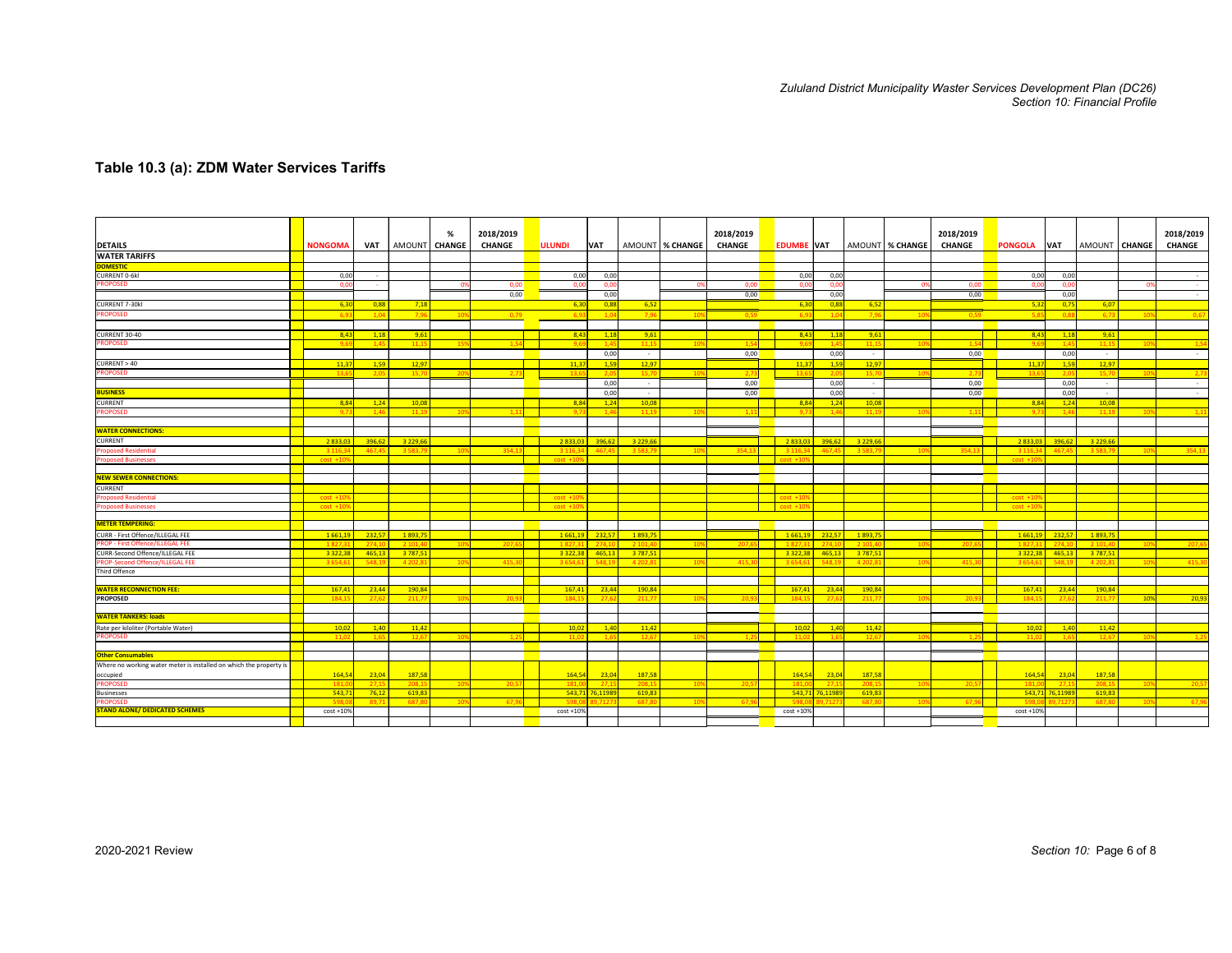# *Zululand District Municipality Waster Services Development Plan (DC26) Section 10: Financial Profile*

| <b>SEWERAGE CHARGES</b>                            |                    |              |               |                 |       |                  |             |                |                 |         |                  |            |                |                 |                |                    |             |               |                 |       |
|----------------------------------------------------|--------------------|--------------|---------------|-----------------|-------|------------------|-------------|----------------|-----------------|---------|------------------|------------|----------------|-----------------|----------------|--------------------|-------------|---------------|-----------------|-------|
| <b>CURRENT</b>                                     | 85.8               | 12.02        | 97.87         |                 |       | 85.85            | 12.02       | 97.87          |                 |         | 0.00             | 0.00       | $\sim$         |                 | $\overline{0}$ | 85.8               | 12.02       | 97.87         |                 |       |
| <b>PROPOSED</b>                                    | 94.4               | 14.1         | 108.6         | 10 <sup>9</sup> | 10.73 | 94.4             | 14.1        | 108.6          | 10%             | 10.73   | 0.00             | 0.0        |                |                 | $\Omega$       | 94.4               | 14.1        | 108.6         | 109             | 10.75 |
|                                                    |                    |              |               |                 |       |                  |             |                |                 |         |                  |            |                |                 |                |                    |             |               |                 |       |
| <b>SEWER EXCESS</b>                                |                    |              |               |                 |       |                  |             |                |                 |         |                  |            |                |                 |                |                    |             |               |                 |       |
| CURRENT                                            | 3.94               | $-0.55$      | 4.49          |                 |       | 3.94             | 0.55        | 4.49           |                 |         | 0.00             | 0.00       | $\sim$         |                 |                | 3.94               | 0.55        | 4.49          |                 |       |
| <b>PROPOSED</b>                                    | $-4.3$             | 0.65         | 4.99          | 10 <sup>9</sup> | 0.4   | 4.34             | 0.6         | 4.99           | 10%             | 0.4     | 0.00             | 0.0        |                |                 |                | 4.3                | 0.6         | 4.99          | 10%             | 0.49  |
|                                                    |                    |              |               |                 |       |                  |             |                |                 |         |                  |            |                |                 |                |                    |             |               |                 |       |
| <b>VACUUM TANK SERVICE per 5kl OR PART THEREOF</b> |                    |              |               |                 |       |                  |             |                |                 |         |                  |            |                |                 |                |                    |             |               |                 |       |
| Normal week days                                   | 151.67             | 21.23        | 172.90        |                 |       | 151.67           | 21.23       | 172.90         |                 |         | 151.67           | 21.23      | 172.90         |                 |                | 151.67             | 21.23       | 172.90        |                 |       |
| <b>PROPOSED</b>                                    | 166.8              | $-25.0$      | 191.8         | 10 <sup>9</sup> | 18.9  | 166.83           | 25.0        | 191.8          | 10%             | $-18.9$ | 166.83           | 25.0       | 191.86         | 10              | 18.9           | 166.8              | 750         | 191.8         | $-10%$          | 18.9  |
| <b>Weekends and Public Holidays</b>                | 482.58             | 67.56        | 550.14        |                 |       | 530.84           | 74.32       | 605.15         |                 |         | 530.84           | 74.32      | 605.15         |                 |                | 530.84             | 74.32       | 605.15        |                 |       |
| <b>PROPOSED</b>                                    | 530.8              | 79.6         | 610.4         | 10 <sup>9</sup> | 60.3  | 592              | 87.5        | 671.5          |                 | 66.     | 583.92           | 87.5       | 671.51         |                 | 66.3           | 583.9              |             | 671.5         | $-109$          | 66.3  |
| Rate per km                                        | 7.15               | 1.00         | 8.16          |                 |       | 7.15             | 1.00        | 8.16           |                 |         | 7.15             | 1.00       | 8.16           |                 |                | 7.15               | 1.00        | 8.16          |                 |       |
| <b>PROPOSED</b>                                    | 7.8                | 1.18         | $\alpha$      | $-105$          | 0.8   | 7.87             | $-1.11$     | 9.0            | 10 <sup>1</sup> |         | 7.87             | 1.18       | 9.05           |                 |                | 7.87               | 1.11        | 9.0           | $-105$          | 0.8   |
|                                                    |                    |              |               |                 |       |                  |             |                |                 |         |                  |            |                |                 |                |                    |             |               |                 |       |
| <b>STAND ALONE/ DEDICATED SCHEMES</b>              | $cost + 10%$       |              |               |                 |       | $cost + 10%$     |             |                |                 |         | $cost + 10%$     |            |                |                 |                | $cost + 10%$       |             |               |                 |       |
|                                                    |                    |              |               |                 |       |                  |             |                |                 |         |                  |            |                |                 |                |                    |             |               |                 |       |
| <b>WATER DEPOSIT</b>                               |                    |              |               |                 |       |                  |             |                |                 |         |                  |            |                |                 |                |                    |             |               |                 |       |
|                                                    |                    |              |               |                 |       |                  |             |                |                 |         |                  |            |                |                 |                |                    |             |               |                 |       |
|                                                    | ESTIMATED          |              |               |                 |       | <b>ESTIMATED</b> |             |                |                 |         | <b>ESTIMATED</b> |            |                |                 |                | ESTIMATED          |             |               |                 |       |
|                                                    | TARRIF OF R250     |              |               |                 |       | TARRIF OF R250   |             |                |                 |         | <b>TARRIF OF</b> |            |                |                 |                | TARRIF OF R250     |             |               |                 |       |
| <b>DOMESTIC</b>                                    | <b>FIXED</b>       |              |               |                 |       | <b>FIXED</b>     |             |                |                 |         | R250 FIXED       |            |                |                 |                | FIXED              |             |               |                 |       |
|                                                    |                    |              |               |                 |       |                  |             |                |                 |         |                  |            |                |                 |                |                    |             |               |                 |       |
|                                                    |                    |              |               |                 |       |                  |             |                |                 |         | AVERAGE          |            |                |                 |                |                    |             |               |                 |       |
|                                                    | AVERAGE            |              |               |                 |       | AVERAGE          |             |                |                 |         | <b>MONTH</b>     |            |                |                 |                | AVERAGE            |             |               |                 |       |
|                                                    | <b>MONTH WATER</b> |              |               |                 |       | MONTH WATER      |             |                |                 |         | <b>WATER</b>     |            |                |                 |                | <b>MONTH WATER</b> |             |               |                 |       |
| <b>NON DOMESTIC</b>                                | <b>SERVICES</b>    |              |               |                 |       | SERVICES         |             |                |                 |         | <b>SERVICES</b>  |            |                |                 |                | SERVICES           |             |               |                 |       |
|                                                    |                    |              |               |                 |       |                  |             |                |                 |         |                  |            |                |                 |                |                    |             |               |                 |       |
| <b>GENERAL TARRIFS:</b>                            |                    |              |               |                 |       |                  |             |                |                 |         |                  |            |                |                 |                |                    |             |               |                 |       |
| METER TESTING                                      | $cost + 10%$       |              |               |                 |       | $cost + 10%$     |             |                |                 |         | $cost + 10%$     |            |                |                 |                | $cost + 10%$       |             |               |                 |       |
| <b>INDONSA HALL HIRE</b>                           | 758.3              | 106.17       | 864.50        |                 |       | 758.34           | 106.17      | 864.50         |                 |         | 758.34           | 106.1      | 864.50         |                 |                | 758.34             | 106.17      | 864.50        |                 |       |
| <b>PROPOSED</b>                                    | 834.1              | 125.13       | 959.3         | 10 <sup>9</sup> | 94.7  | 834.17           | 125.1       | 959.3          | 10%             | 94.7    | 834.1            | 125.1      | 959.30         | 10 <sup>6</sup> | 94.7           | 834.1              | 125.1       | 959.3         | 10%             | 94.79 |
| INDONSA DEPOSIT REFUNDABLE                         | 303.3              | 42.47        | 345.80        |                 |       | 303.33           | 42.47       | 345.80         |                 |         | 303.33           | 42.4       | 345.80         |                 |                | 303.33             | 42.47       | 345.80        |                 |       |
| <b>PROPOSED</b>                                    | 333.6              | $-50.0$      | 383.7         | $-109$          | 37.9  | 333.6            | 50.0        | 383.73         | 10 <sup>1</sup> | 37.     | 333.6            | $-50.0$    | 383.72         | 10              | 37.            | 333.               | 50.0        | 383.7         | 109             | 37.9  |
| R/D CHEQUE                                         | 121.6              | 17.03        | 138.65        |                 |       | 121.62           | 17.03       | 138.65         |                 |         | 121.62           | 17.03      | 138.65         |                 |                | 121.62             | 17.03       | 138.65        |                 |       |
| <b>PROPOSED</b>                                    | 133.7              | 20.0         | 153.8         | 109             | 15.2  | 133.7            | 20.0        | 153.8          | 109             | 15.2    | 133.7            | 20.0       | 153.85         | 10 <sup>6</sup> | 15.2           | 133.               | 20f         | 153.8         | 10%             | 15.20 |
| NEW - SEWER SLUDGE PER 5000 LITRES                 | 2345.0             | 328.31       | 2 673.38      |                 |       | 2345.07          | 328.31      | 2 673.38       |                 |         | 2345.07          | 328.3      | 2 673.38       |                 |                | 2345.07            | 328.31      | 2 673.38      |                 |       |
| <b>PROPOSED</b>                                    | 2579.              | 386.         | 2966.5        |                 | 293.1 | 2579.            | 386.9       | 2.966          | 109             | 293.3   | 2579.            | 386.5      | 2966.51        |                 | 293.3          | 2579.              |             | 2 9 6 6.5     | 109             | 293.1 |
| FAX                                                | 2.86               | 0.40         | 3.26          |                 |       | 2.86             | 0.40        | 3.26           |                 |         | 2.86             | 0.40       | 3.26           |                 |                | 2.86               | 0.40        | 3.26          |                 |       |
| <b>PROPOSED</b>                                    | $-3.1$             | 0.47         | $-3.62$       | 10 <sup>9</sup> | 0.3   | 3.15             | 0.4         | 3.62           | 10%             | 0.3     | $-3.1$           | 0.4        | 3.62           | 10%             | 0.3            | $-3.1'$            | 0.4         | $-3.62$       | 10%             | 0.36  |
| <b>CLEARANCE CERTIFICATE</b><br><b>PROPOSED</b>    | 14.3<br>15.7       | 2.00<br>2.36 | 16.31<br>18.1 | $-105$          | 1.7   | 14.31<br>15.74   | 2.00<br>2.3 | 16.31<br>18.10 | 10%             | $-1.7$  | 14.31<br>15.7    | 2.00<br>23 | 16.31<br>18.10 | 10 <sup>6</sup> | $-1.7$         | 14.31<br>15.7      | 2.00<br>2.3 | 16.31<br>18.1 | 10 <sup>9</sup> | 1.79  |
| <b>Contract Contract</b>                           |                    |              |               |                 |       |                  |             |                |                 |         |                  |            |                |                 |                |                    |             |               |                 |       |

Sewer dump fee is R 91.34 per 25 Litre up to a maximum of R2500 per dump<br>Tender Fees:The minimum tender fee is R250.00 for amounts up to 2 million. And R100.00 for every 1 million or part thereof thereafter up to a maximum

**The minimunimum deposit be R250.00, subject to the accounting officer review on a case by case basis.**